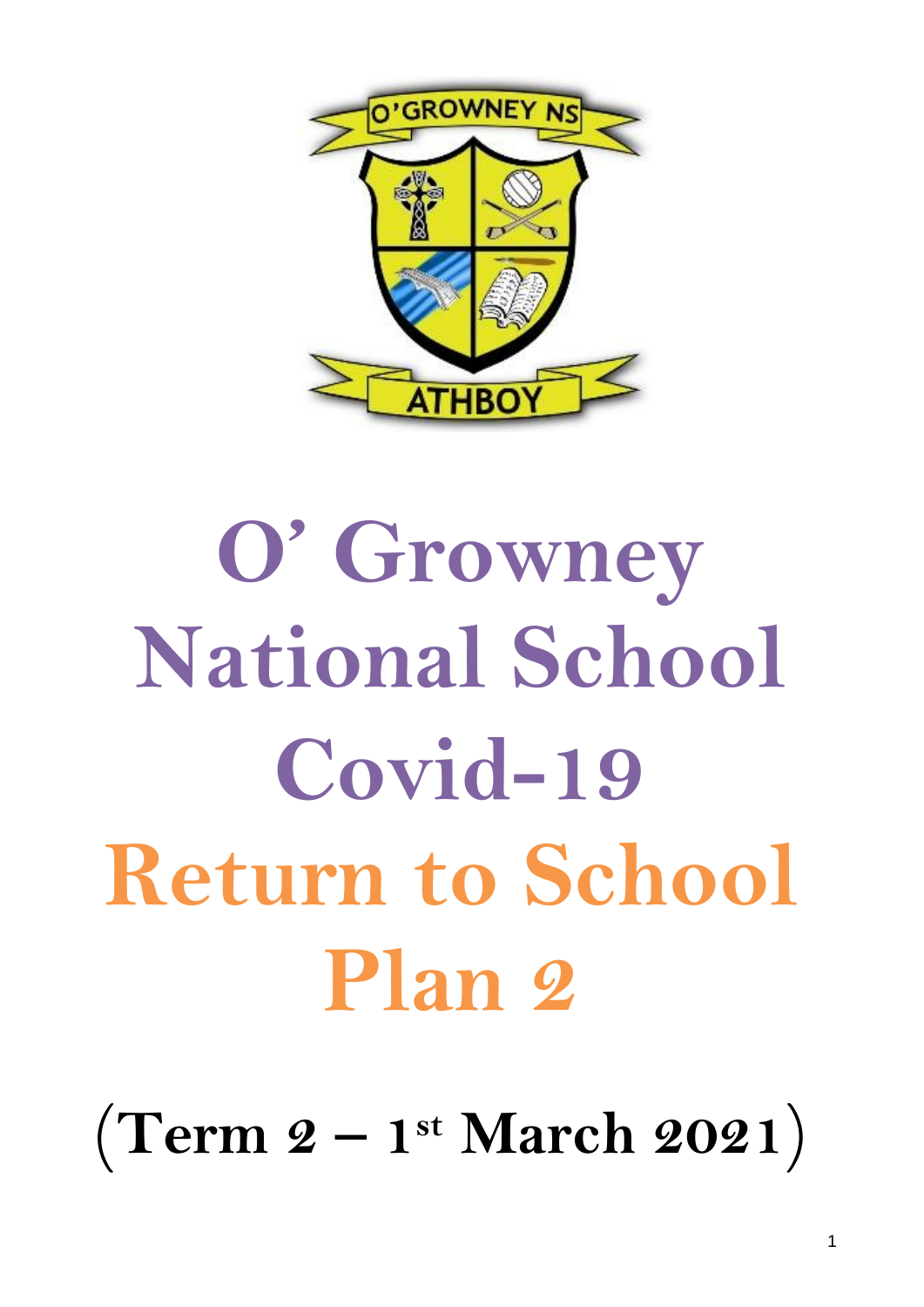## **Underlying Principles**

- The school has a responsibility to ensure the safety, health and well-being of all members of our school community – children, parents and staff. This plan has been formulated to better ensure that the school can exercise that duty of care.
- Assuming it is in keeping with public health advice and guidelines issued by the Department of Education and Skills, it is preferable for all children to return to school for all five days of the school week and for a full school day. This plan has been formulated to achieve that aim.
- It is not possible to eliminate the risk of infection. However, with the co-operation of all members of our school community, we will try to minimise the risk of the virus being introduced to school and the consequent risk of its spread.
- This plan has been designed to support the staff and Board of Management in putting measures in place that will prevent the spread of Covid-19 in O'Growney National School.
- The O'Growney National School Covid-19 Return to School Plan 2 details the policies and practices necessary for O'Growney National School to meet the Government's '*Work Safely Protocol'*, the Department of Education and Skills "*Roadmap for the Full Return to School*". The plan features the same elements and features of the original guidance but is updated to reflect the latest advice issued by Government and National Public Health Emergency Team (NPHET).

**The Health Protection Surveillance Centre (HPSC) have not advised any change in the infection prevention measures in the context of the new variants. However, they emphasise the importance of rigorous adherence by members of the school community to existing measures.** 

- **Doing everything practical to avoid the introduction of covid-19 into O'Growney National School.**
- Being aware of what we can all do to protect ourselves and each other
- How to recognise and report the symptoms of Covid-19
- **The need to stay at home if feeling unwell** and inform the school immediately if developing the symptoms of Covid-19
- Continuing to observe social distancing, good hand hygiene and respiratory etiquette.
- Apply common sense
- Adopting a balance approach

As well as co-operation, the flexibility and goodwill of all will be required to ensure the plan can be implemented.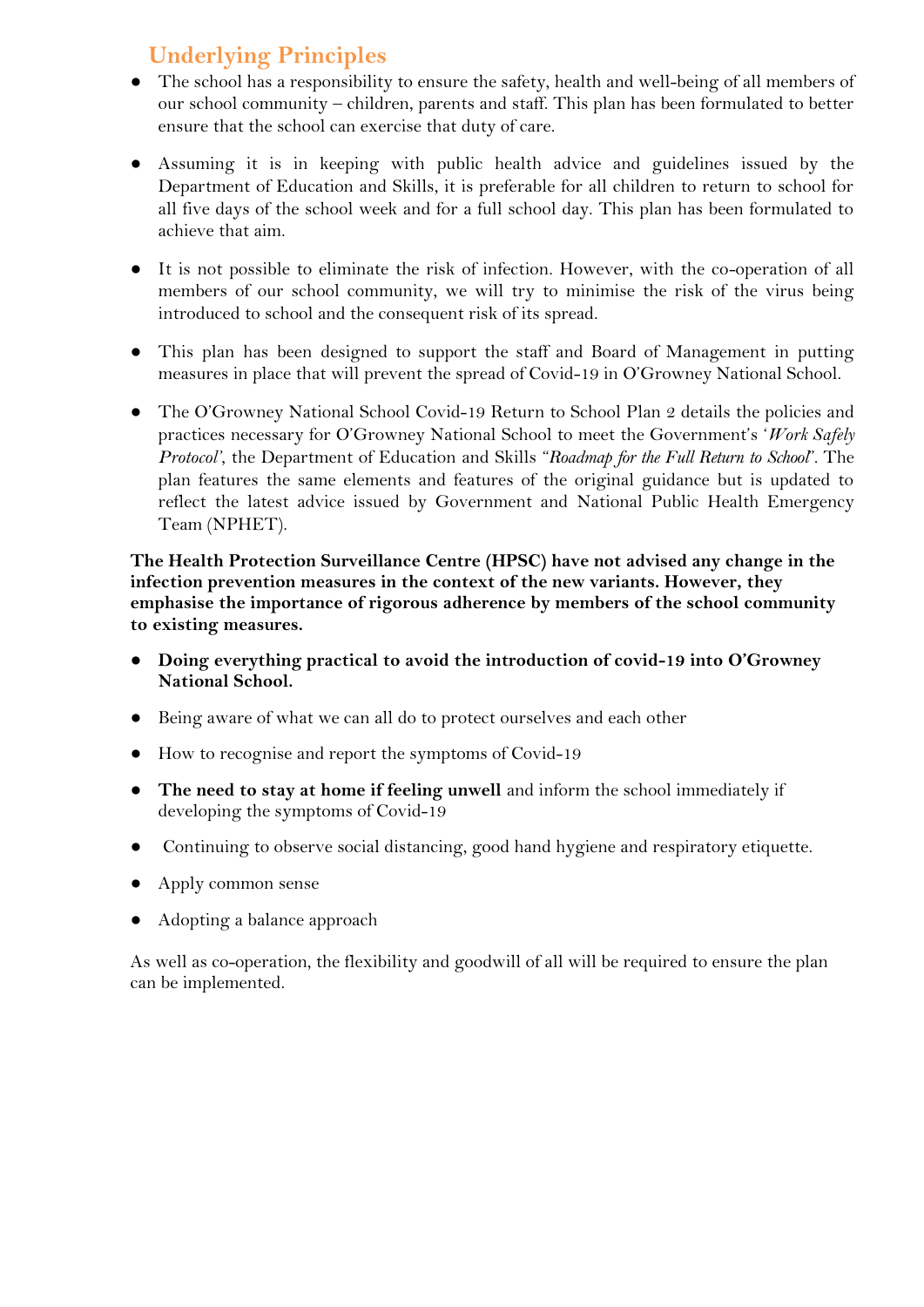#### **Timetables**

1. Junior infants to Second Class will return to school at **9.20a.m.** on Monday 1st March, 2021.

All other classes,  $3^{\text{rd}} - 6^{\text{th}}$  Class, will possibly return on Monday, 15<sup>th</sup> March 2021.

- 2. **We strongly emphasise that there should be no congregation outside the school.** Parents and children will remain outside the gates socially distancing until school begins. The main school gates will be closed for traffic to facilitate safe assembly of class numbers in these areas.
- 3. At 9.00a.m.the main side gates will open allowing pupils to enter the school grounds, while maintaining social distancing. On entrance through the main school side gates, **all infants to second class will assemble in designated areas in the car/bus park**  drop off area. Children from <sup>3rd</sup> to 6<sup>th</sup> classes will enter the school yard directly. For senior class pupils, our caretaker, Mr. Jimmy Herward has painted distance markings clearly on the school playground, 2 metres apart. If the weather is inclement, children will enter their classes immediately. Children will assemble between 9.00a.m. and 9.10a.m. with classes entering the main building between 9.10a.m. and 9.20a.m. All classes will be in their classrooms by 9.20a.m.
- 4. To reduce over-congestion, parents/guardians are asked to do the following:
- $\triangleright$  not to arrive too early
- $\triangleright$  remain in cars as long as possible
- $\triangleright$  advise your children to maintain social distance entering and leaving the school grounds
- $\triangleright$  we encourage all pupils from  $3^{\text{rd}}$  to  $6^{\text{th}}$  classes to wear masks when entering and leaving school. These may be removed once in the pupils are in the classroom, under the discretion of the teacher.
- $\triangleright$  parents will wear face masks at all times within the school grounds.

#### **No adults, other than staff members, will be allowed enter the internal school grounds.**

It is important that the resumption of school based teaching and learning and the reopening of school facilities comply with the protocol to minimise the risk to students, staff and others. As the advice issued by NPHET continues to evolve, this protocol and the measures management and staff need to address may also change.

The "*Return to School Plan* 2" will support the sustainable reopening of our school.

In line with the Work Safely Protocol, the key to a safe and continued return to work, and re-opening of our schools requires strong communication and a shared collaborative approach between the Board of Management, staff, pupils and parents.

This document aims to provide details of:

- **COVID-19 School Policy**
- **Planning and Preparing for Return to School 2**
- **Return to work safely and Lead Worker Representative(s**)
- **Safety Statement and Risk Assessment**
- **General advice to prevent the spread of the virus**
- **Procedure for Returning to Work (RTW)**
- **Control Measures**
- **Dealing with a suspected case of Covid-19**
- **Staff Duties**
- **Covid related absence management**
- **Employee Assistance and Wellbeing Programme**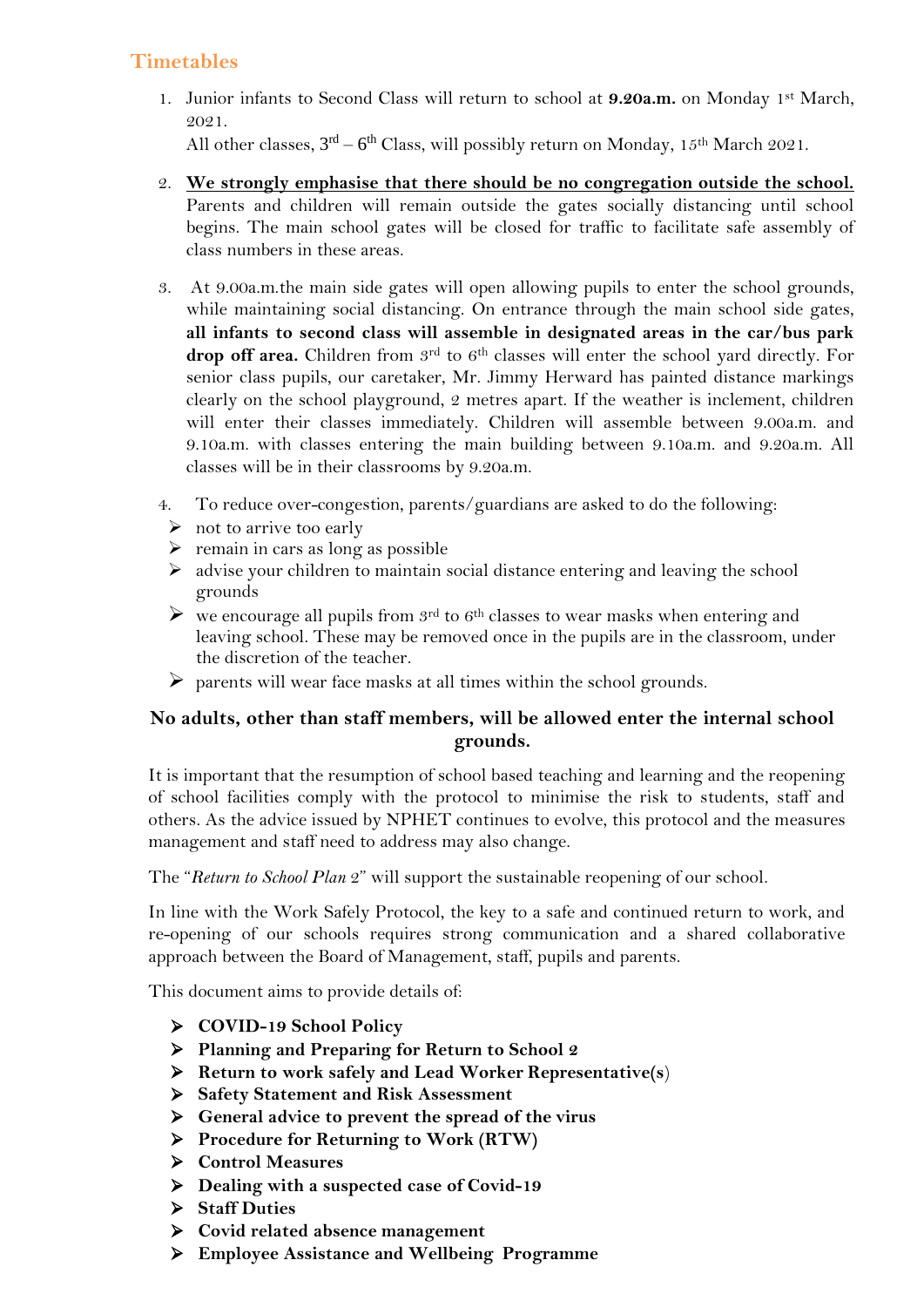#### **O' Growney National School COVID-19 Policy**

This COVID-19 policy outlines our commitment as a school to implement the plan and help prevent the spread of the virus.

#### **COVID 19 Policy Statement**

O'Growney National School is committed to providing a safe and healthy workplace for all our staff and a safe learning environment for all our pupils. To ensure that, we have developed the following COVID- 19 Response Plan. The BOM and all school staff are responsible for the implementation of this plan and a combined effort will help contain the spread of the virus. We will:

- continue to monitor our COVID-19 response and amend this plan in consultation with our staff
- provide up to date information to our staff and pupils on the Public Health advice issued by the HSE and Gov.ie
- display information on the signs and symptoms of COVID-19 and correct hand-washing techniques
- agree with staff, a worker representative who is easily identifiable to carry out the role outlined in this plan in relation to summer provision
- inform all staff and pupils of essential hygiene and respiratory etiquette and physical distancing requirements
- adapt the school to facilitate physical distancing as appropriate in line with the guidance and direction of the Department of Education and Skills
- $\bullet$  keep a contact log to help with contact tracing
- ensure staff and pupils engage with the induction / familiarization briefing provided by the Department of Education and Skills
- implement the agreed procedures to be followed in the event of someone showing symptoms of COVID-19 while at school
- provide instructions for staff and pupils to follow if they develop signs and symptoms of COVID-19 during school time
- implement cleaning in line with Department of Education and Skills advice

All school staff will be consulted on an ongoing basis and feedback is encouraged on any concerns, issues or suggestions. This can be done through the Lead Worker Representative

 This **Covid-19 Return to School Plan 2** was approved by the Board of Management on Friday 26th February, 2021

#### **Planning and Preparing for Return to School**

The Board of Management aims to facilitate the resumption of school based teaching and learning and the return to the workplace of staff and pupils on Monday 1<sup>st</sup> March, 2021. The return to the work must be done safely and in strict adherence to the advice and instructions of public health authorities and the Government.

Details for the reopening of the school facility and the applicable controls are outlined in this document.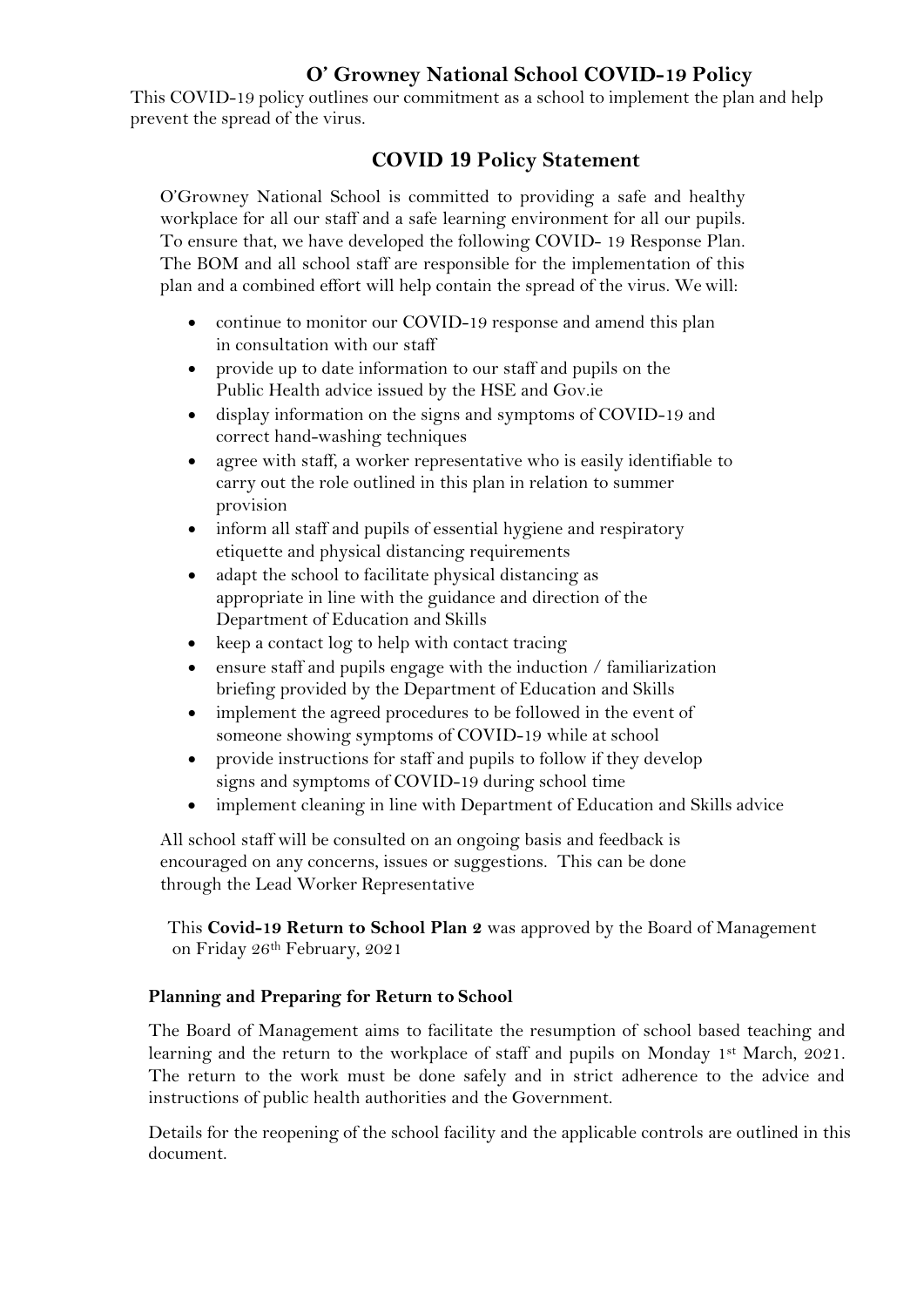#### **Signage**

Schools will be required to display signage outlining the signs and symptoms of COVID-19 and to support good hand and respiratory hygiene.

#### **Procedure for Returning to Work (RTW)**

In order to return to the workplace, staff must complete a new Return to Work (RTW) Form. A hard copy will be available from the secretary's office.

#### **A RTW form should only be completed at least 3 days prior to any proposed date of return to the workplace.**

#### **Return to work safely and Lead Worker Representative**

Responsibility for the development and implementation of the Covid-19 "*Return to School Plan*" and the associated control measures lies primarily with the Board of Management and the School Leadership.

The Lead Worker Representative, Mrs. Sinead Skelly, will carry out the following specific role.

The Lead Worker Representative, Mrs. Sinead Skelly, is to ensure that Covid-19 measures are adhered to in the workplace as follows:

- Work collaboratively with the employer to ensure, so far as is reasonably practicable, the safety, health and welfare of employees in relation to COVID-19.
- Promote good hygiene practices such as washing hands regularly and maintaining good respiratory etiquette along with maintaining social distancing in accordance with public health advice.
- Assist with the implementation of measures to suppress COVID-19 in the workplace.
- Monitor adherence to measures put in place to prevent the spread of COVID-19.
- Consult with colleagues on matters relating to COVID-19 in the workplace.
- Make representations on behalf of their colleagues on matters relating to COVID-19 in theworkplace.

If a staff member has any concerns or observations in relation to the Covid-19 "*Return to School Plan* 2" and control measures or the adherence to such control measures by staff, parents/guardians, contractors or visitors, he/she should contact the lead worker(s) who will engage with the Principal/BOM.

| <b>Name of Lead Worker representative:</b> | <b>Contact details</b>                   |
|--------------------------------------------|------------------------------------------|
| Mrs. Sinead Skelly                         | O'Growney National School { 046-9432291} |

All staff, parents/guardians, contractors and visitors have a responsibility both as individuals and collectively to have due regard for their own health and safety and that of others and to assist with the implementation of the Covid-19 "*Return to School Plan* 2 and associated control measures.

#### **Safety Statement and Risk Assessment**

COVID-19 represents a hazard in the context of health and safety in the school environment. A risk assessment to identify the control measures required to mitigate the risk of COVID-19 in school settings has been conducted and will be continued to be adhered to.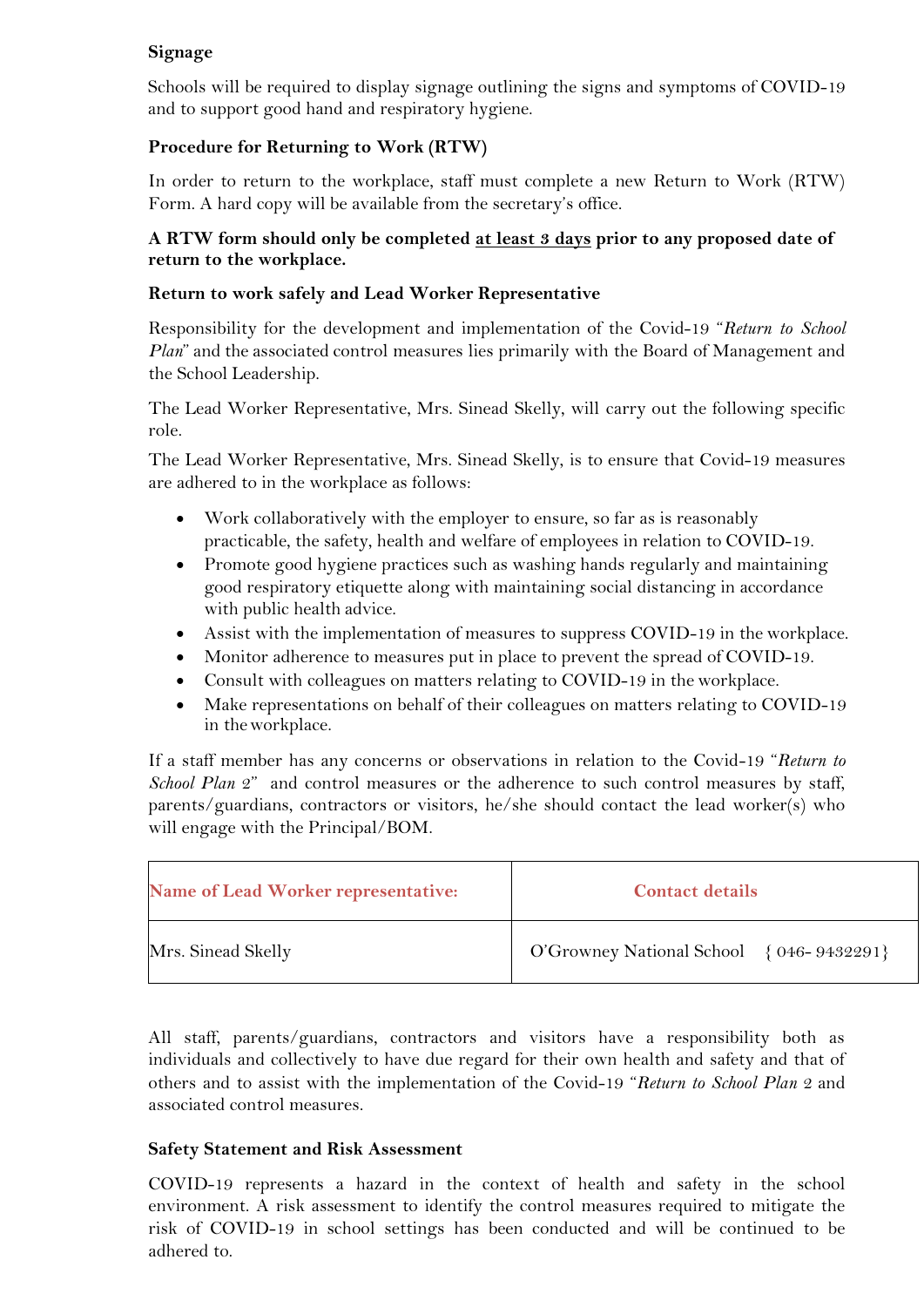#### **General advice to prevent the spread of the virus**

In order to prevent the spread of COVID-19 it is important to know and recognise the symptoms. They are:

- $\checkmark$  High temperature
- $\checkmark$  Cough
- $\checkmark$  Shortness of breath or breathing difficulties
- $\checkmark$  Loss of smell, of taste or distortion of taste
- $\checkmark$  Sore Throat
- $\checkmark$  Fatigue

The best way to prevent the spread of COVID-19 in a school is to minimise the risk of introduction of the disease into the school setting in the first place.

This can be achieved through the following measures:

- Promote awareness of COVID-19 and its symptoms amongst staff, pupils, parents and visitors.
- Advise staff and parents of pupils who have symptoms of COVID-19 or other acute infectious diseases not to attend school, to phone their GP and follow the HSE guidance on self-isolation.
- Advise staff and parents of pupils who have been identified by the HSE as contact of a person with COVID- 19 not to attend schools and to follow the HSE advice on restriction of movement.
- Ensure that staff and pupils know what to do if they develop symptoms at school.
- Everyone entering the school building should be required to perform hand hygiene with hand sanitiser.
- **Visitors to school during the day should be by prior arrangement** and should be received at a specific contact point.

# **Managing the risk of spread of COVID-19**

## **Wash your hands frequently**

Regular hand washing with soap and water is effective for the

removal of COVID-19.

## **Hand Hygiene and Hand Sanitisers**

Hand hygiene can also be achieved by the use of a hand sanitisers (when hands are clean). Hand sanitisers are readily deployed in school settings to avoid disruption to teaching and learning and to avoid congestion of staff and pupils waiting to use hand washing facilities.

## **Avoid touching eyes, nose and mouth**

Hands touch many surfaces and can pick up viruses. Once contaminated, hands can transfer the virus to your eyes, nose or mouth.

## **Physical distancing**

Physical distancing of 2 metres is recommended to reduce the spread of infection in the workplace.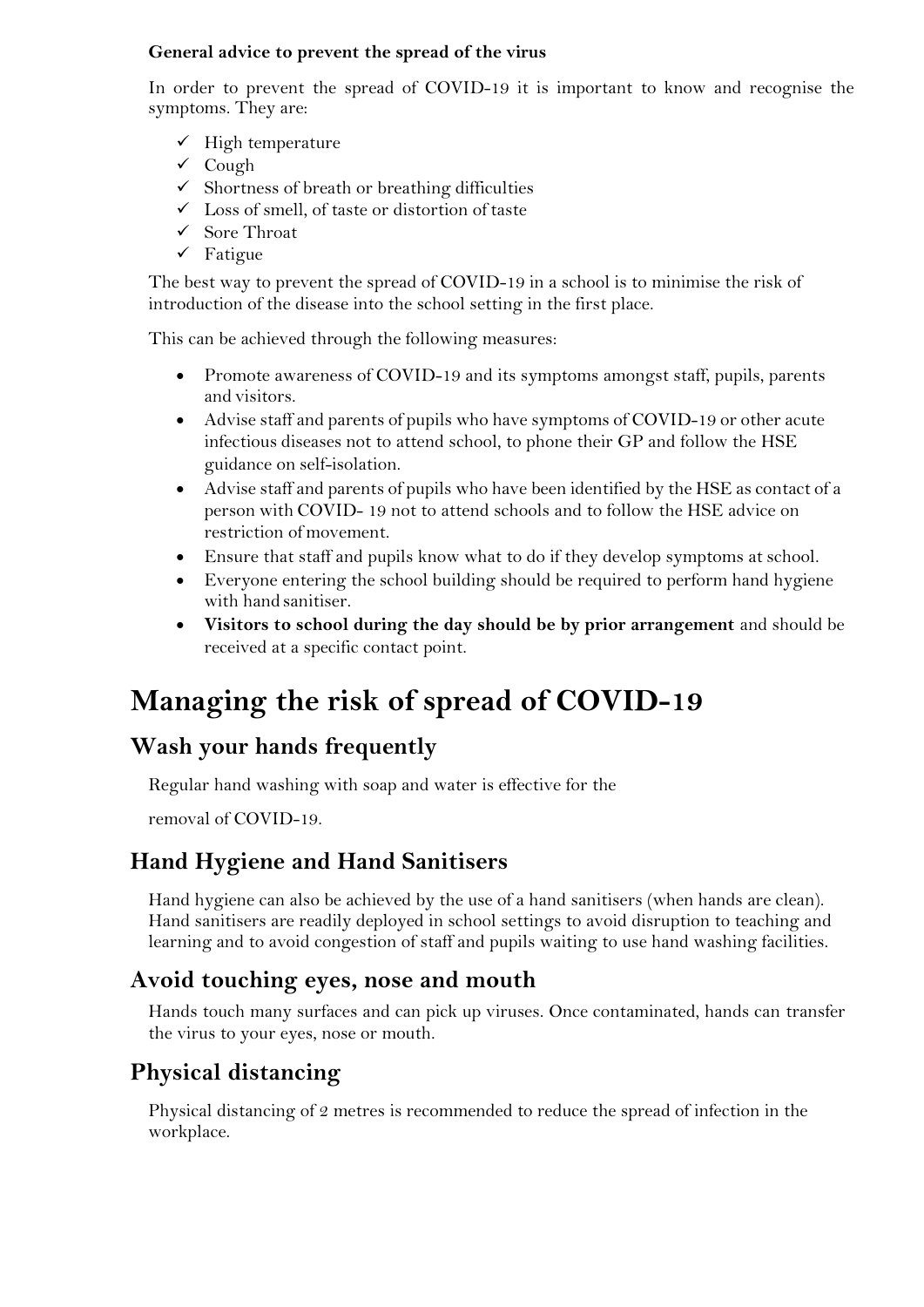## **Practice of respiratory hygiene**

Make sure you, and the people around you, follow good respiratory hygiene. This means covering your mouth and nose with a tissue or your bent elbow when you cough or sneeze. Then dispose of the used tissue immediately.

**Good hygiene practices and washing your hands properly and regularly can help stop the spread of the virus. It is, therefore, crucial that all staff adhere to this advice and adopt the following practices as strictly as possible.** 

**Do**

- Wash your hands properly and often
- Cover your mouth and nose with a tissue or your sleeve when you cough and sneeze
- Put used tissues into a bin and wash your hands
- Clean and disinfect frequently touched objects and surfaces.

#### **Do Not**

- Touch your eyes, nose or mouth if your hands are not clean
- Share objects that touch your mouth for example, bottles, cups, cutlery.

# **High risk groups**

The list of people in high risk groups includes people who:

- are over 60 years of age
- have a learning disability
- have a lung condition that's not severe (such as <u>[asthma,](https://www2.hse.ie/conditions/coronavirus/asthma.html) COPD</u>, emphysema or bronchitis)
- have [heart disease \(such as heart failure\)](https://www2.hse.ie/conditions/coronavirus/heart-conditions.html)
- have [high blood pressure \(hypertension\)](https://www2.hse.ie/conditions/coronavirus/high-blood-pressure.html)
- have [diabetes](https://www2.hse.ie/conditions/coronavirus/diabetes-and-coronavirus.html)
- have chronic kidney disease
- have liver disease (such as hepatitis)
- have a medical condition that can affect your breathing
- have cancer
- have a <u>[weak immune system \(immunosuppressed\)](https://www2.hse.ie/conditions/coronavirus/weak-immune-system.html)</u>
- have cerebrovascular disease
- have a condition affecting your brain or nerves (such as Parkinson's disease, motor neurone disease, multiple sclerosis, or cerebral palsy)
- have a problem with your spleen or have had your spleen removed
- have a condition that means you have a high risk of getting infections (such as HIV, lupus or scleroderma)
- are [taking medicine that can affect your immune system \(such as low doses of steroids\)](https://www2.hse.ie/conditions/coronavirus/weak-immune-system.html)
- have [obesity](https://www2.hse.ie/conditions/coronavirus/obesity-and-coronavirus.html)
- are residents of nursing homes and other long-stay settings
- are in specialist disability care and are over 50 years of age or have an underlying health problem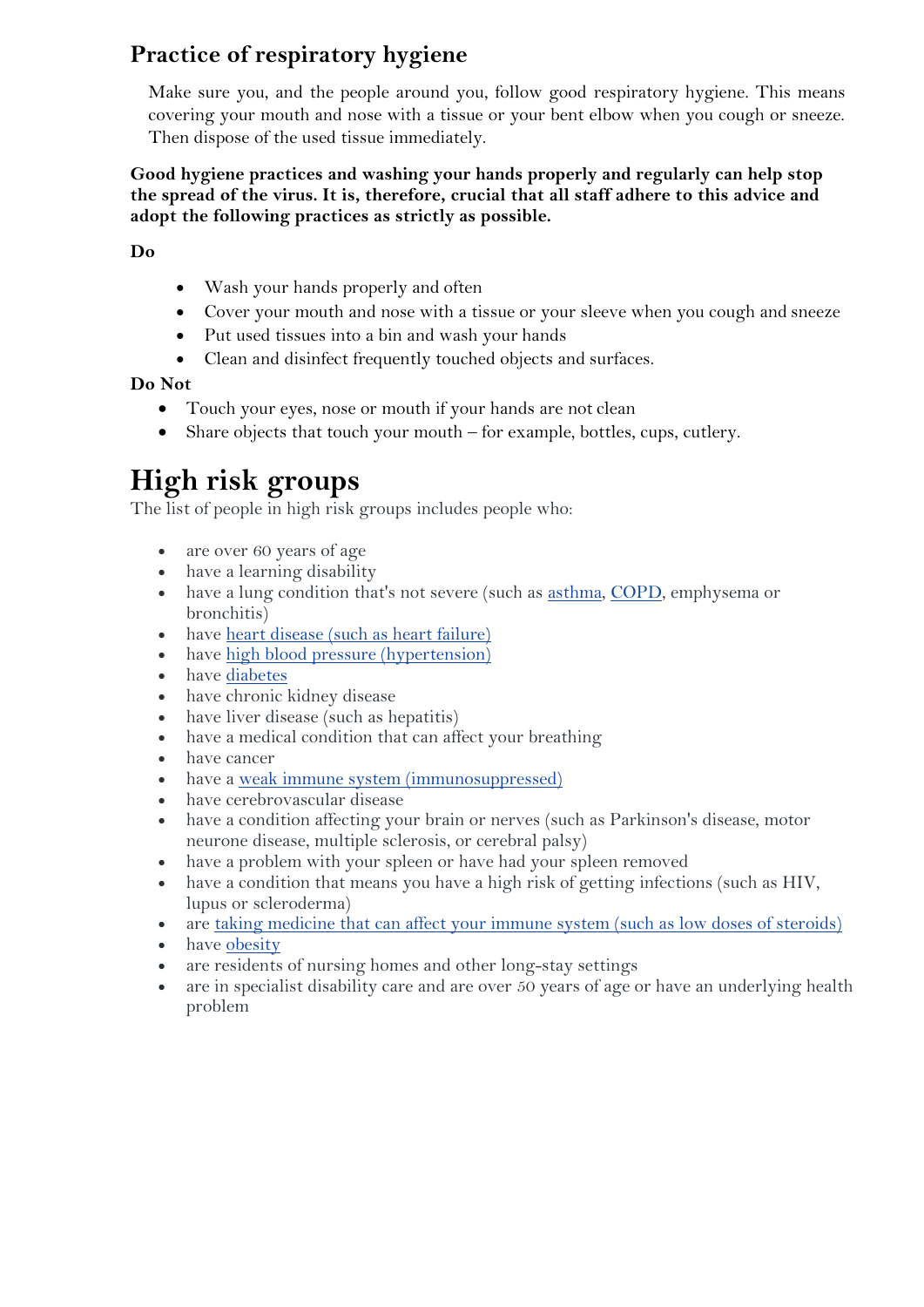## **Control Measures**

A range of essential control measures have been implemented to reduce the risk of the spread of Covid-19 virus and to protect the safety, health and welfare of staff, pupils, parents/guardians and visitors as far as possible within the school .These control measures are outlined in this document. It is critical that staff, pupils, parents/guardians and visitors are aware of, and adhere to, the control measures outlined and that they fully cooperate with all health and safety requirements.

Staff, in particular, should note that they have a legal obligation under Section 13 of the Safety, Health and Welfare at Work Act 2005 to comply with health and safety requirements and to take reasonable care for the health and safety of themselves, their colleagues and other parties within the workplace.

The following control measures have been put in place:

#### **i. Return to Work Form**

Staff are required to complete a new RTW form at least 3 days prior to any return to the school facility,

#### **ii. Induction Training**

All staff have undertaken Covid-19 Induction Training prior to returning to the school building. New practices and knowledge regarding:

- Latest up to-date advice and guidance on public health
- Latest Covid-19 symptoms from the variants
- What to do if a staff member or pupil develops symptoms of Covid-19 while atschool
- Outline of the Covid-19 "*Return to School Plan* 2"

#### **iii. Hygiene and Respiratory Etiquette**

It is crucial that all staff, pupils, parents/guardians, contractors and visitors are familiar with, and adopt, good hand and respiratory hygiene practices.

#### **Handwashing facilities and/or hand sanitisers are available at multiple locations within the school facility and in each classroom.**

#### **iv. Use of Personal Protective Equipment (PPE)**

PPE will not be required to be worn within the school facility according to current occupational and public health guidance. However, for a limited number of staff, PPE will need to be used occasionally or constantly due to the nature of certain work activities or work areas.

Such include roles where:

- Performing intimate care
- Where a suspected case of Covid-19 is identified while the school is in operation

Appropriate PPE is available for dealing with suspected COVID-19 cases, intimate care needs and for first aid.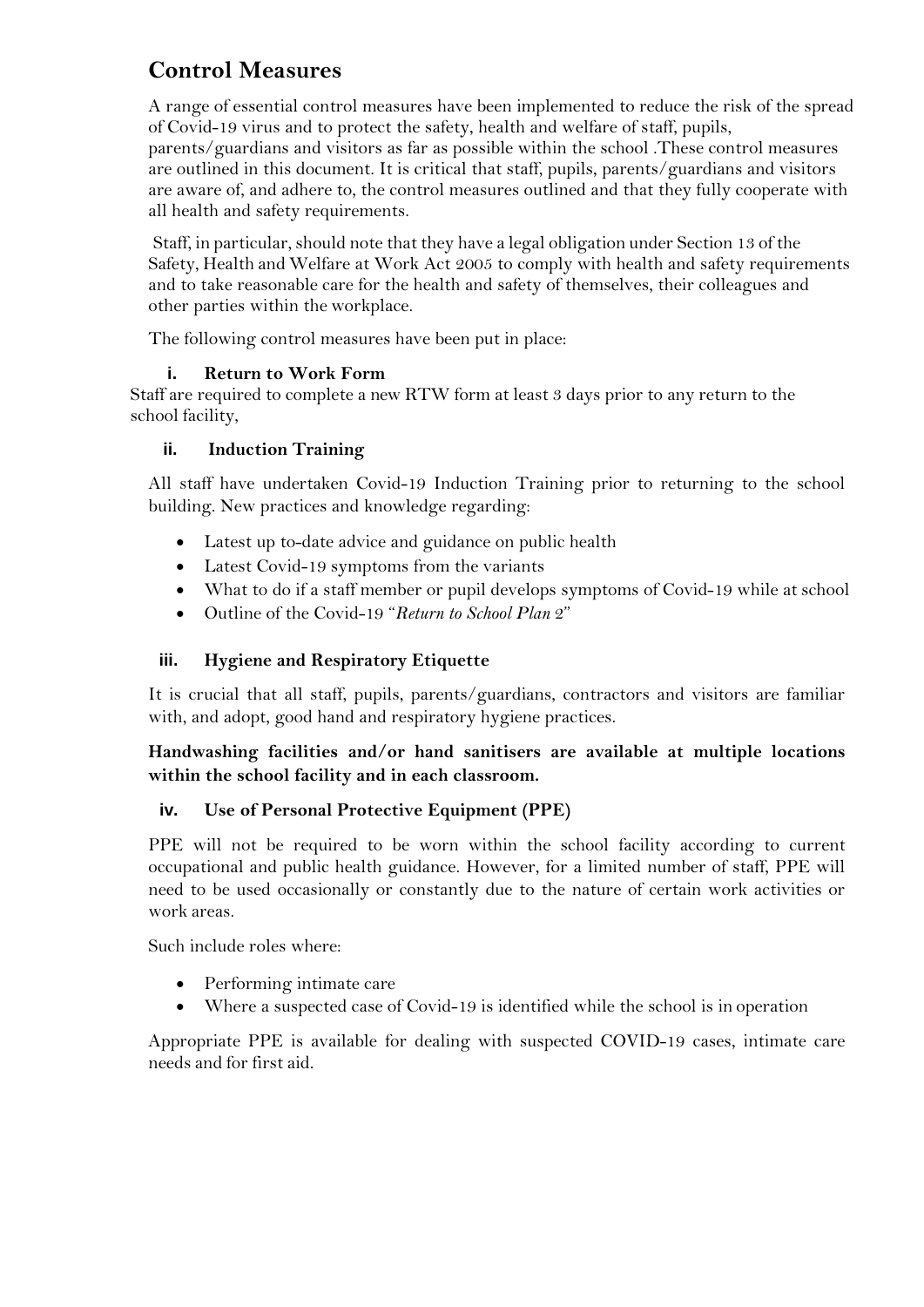#### **v. Cleaning**

Regular and thorough cleaning of communal areas and frequently touched surfaces will take place, in particular, toilets, lift, door handles and staffrooms. Cleaning will be performed regularly.

All staff are required to maintain cleanliness of their own work area.

#### **Staff should thoroughly clean and disinfect their work area before and after use each day.**

#### **Staff must use and clean their own equipment and utensils (cup, cutlery, plate etc.).**

#### **vi. Access to the school building /contact log**

Access to the school facility will be in line with agreed school procedures. Arrangement for necessary visitors such as contractors and parents/guardians will be restricted to essential purposes and limited to those who have obtained prior approval from the Principal.

The prompt identification and isolation of potentially infectious individuals is a crucial step in restricting the spread of the virus and protecting the health and safety of the individuals themselves and other staff, contractors and visitors at the workplace.

#### **A detailed sign in/sign out log of those entering the school facilities is maintained.**

#### **vii. First Aid/emergency procedure**

The standard First Aid/Emergency procedures shall continue to apply in O' Growney National School.

#### **Dealing with a suspected case of Covid-19**

**Under no circumstances should a pupil attend school if displaying any symptoms of Covid-19.** It is vital that you keep your child at home, monitor the symptoms and immediately contact your G.P. is you suspect that your child has contacted Covid-19. Please contact the school as soon as possible if your child or any member of your family is going for testing.

**Please Note: If a pupil is displaying any symptoms of Covid -19 he/she will be sent home immediately. Please ensure all your contact details are updated. If coming to collect a suspected case please ensure you take all precautions leaving the school grounds.**

The following outlines how O'Growney National School will deal with a suspected case that may arise during the school day.

**Staff or pupils should not attend school if displaying any symptoms of Covid-19.** The following outlines how O'Growney National School will deal with a suspected case that may arise during the school day. **A designated isolation area has been identified within the school building.** {Room 29}. The possibility of having more than one person displaying signs of Covid-19 is considered and a contingency plan for dealing with additional cases is in place. The designated isolation area is behind a closed door and away from other staff and pupils.

If a staff member/pupil displays symptoms of Covid-19 while at work in O'Growney National School the following are the procedures which will be implemented: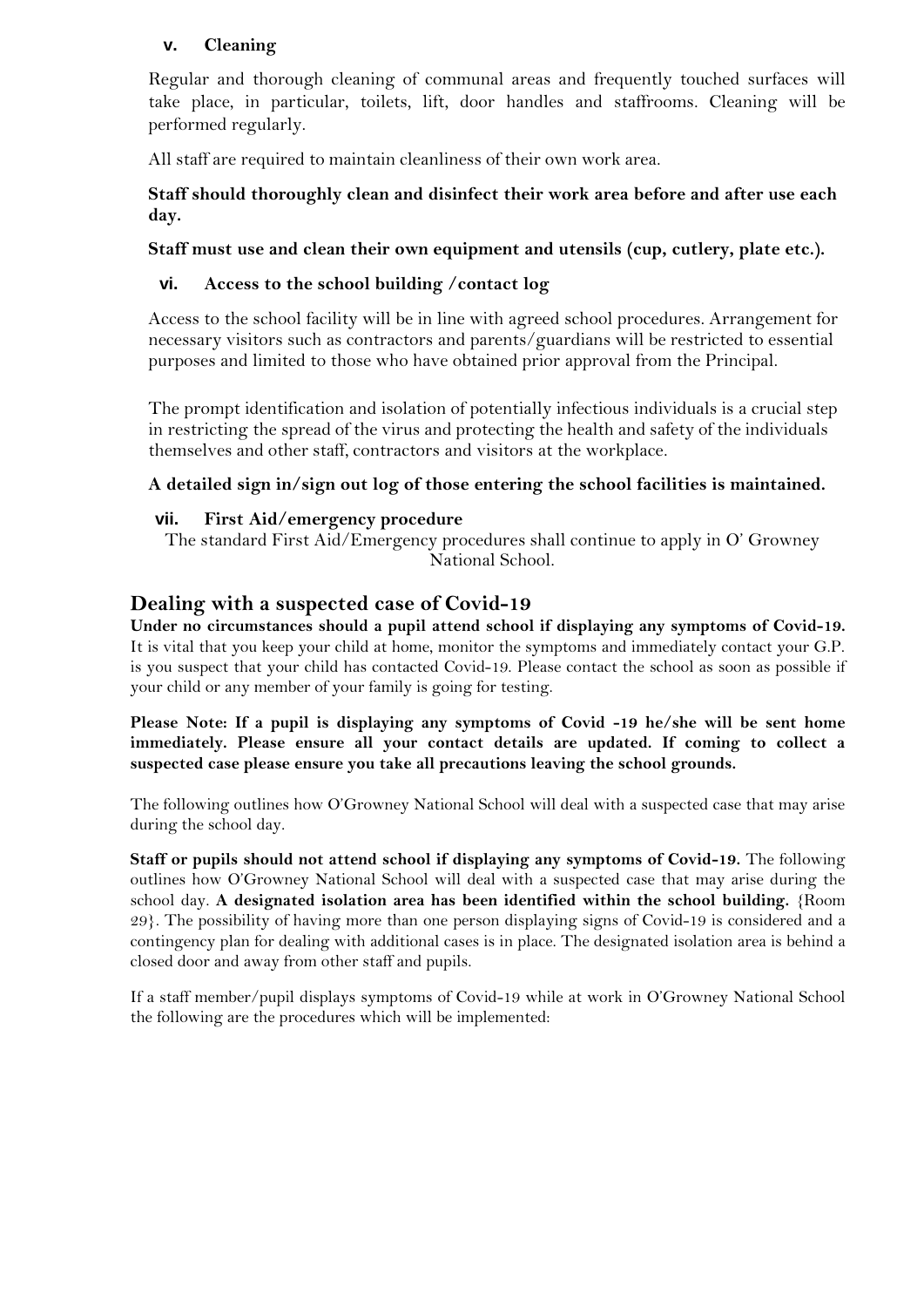## **Dealing with a suspected case of Covid-19 in O' Growney National School**

- $\triangleright$  If the person with the suspected case is a pupil, the parents/guardians will be contacted immediately.
- $\triangleright$  The person will be isolated and a procedure is in place to accompany the individual to the designated isolation area via the isolation route, keeping at least 2 metres away from the symptomatic person and also making sure that others maintain a distance of at least 2 metres from the symptomatic person at all times.
- $\triangleright$  A mask will be provided for the person presenting with symptoms. He/she will wear the mask if in a common area with other people or while exiting the premises.
- $\triangleright$  The individual who is displaying symptoms will be assessed whether he/she can immediately be directed to go home/be brought home by parents and call their doctor and continue self-isolation at home.
- $\triangleright$  The person presenting with symptoms will be facilitated to remain in isolation if they cannot immediately go home and the school will facilitate them calling their doctor. The individual should avoid touching people, surfaces and objects. Advice will be given to the person presenting with symptoms to cover their mouth and nose with the disposable tissue provided when they cough or sneeze and the tissue will be put in the waste bag provided.
- $\triangleright$  If the person is well enough to go home, it will be arranged for them to be transported home by a family member, as soon as possible and advise them to inform their general practitioner by phone of their symptoms.
- $\triangleright$  If they are too unwell to go home or advice is required, contact 999 or 112 and inform them that the sick person is a Covid-19 suspect.
- $\triangleright$  Carry out an assessment of the incident which will form part of determining follow-up actions and recovery
- $\triangleright$  If the pupil is very unwell, parents will be asked to drive in the side gate of the school yard to a discrete area where the child may be collected.

### **Children who should not attend school**

If your child is in one of the following categories, they should not attend school –

- **Children who have been diagnosed with Covid-19**
- **•** Children who have been in close contact with a person who has been diagnosed with Covid-**19**
- **Children who have a suspected case of Covid-19 and the outcome of the test is pending**
- **Children who have been in contact with a person who has a suspected case of Covid-19 and the outcome of the test is pending**
- **Children with underlying health conditions, who have been directed by a medical professional not to attend school**
- **We request that children who return from travel abroad should not attend school within 14 days of their return.**

#### **Children in High Risk Groups:**

Parents should seek advice from their G.P./Specialist about returning to school, if they think their child is in a high risk group.

#### **Use of Face masks:**

It is currently not recommended in Ireland for children under 13 to wear face masks as a mitigation strategy against the transmission of the coronavirus. If a parent wishes their child to wear a mask, this will be permitted.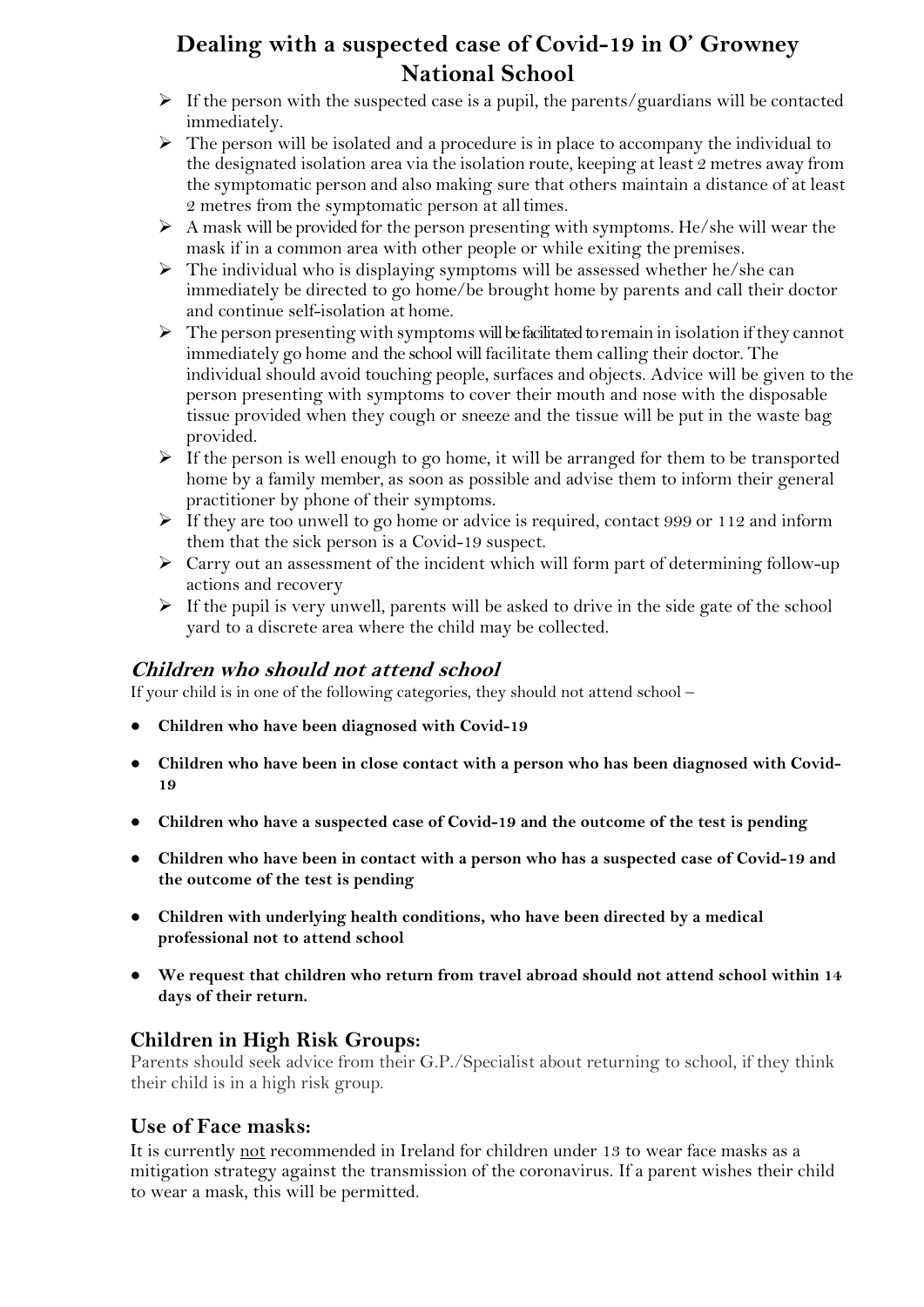## **Collection of Children during the School Day**

If a child has to be collected during the course of the school day, the following arrangements will apply:

- When the adult arrives at the school, they should phone the office and then use the intercom at the front door of the school to alert the office that they have arrived.
- **No adult should enter the school building, at any time, unless permission has been given to do so.**
- Access will only be permitted once their temperature has been taken and they have used the hand sanitiser. Masks must be worn at all times.
- If having to enter the internal premises, the adult will be asked to fill in a visitor's log for tracing purposes.
- The secretary, Mrs. Rebecca Flynn, will sign all children out.
- The child will be brought from their class to the exit in the school foyer, by a member of staff.

#### **Other Responsibilities for Parents**

- Parents must ensure that all of the child's equipment/books/copies are labelled with the child's name, as equipment/books cannot be shared.
- Parents are to ensure that their child knows and uses the protocols around coughing/sneezing/use of tissues/hand sanitisers.
- Parents must ensure that all books/writing equipment/lunch boxes/water bottles are sanitised on completion of homework before being placed in the child's school bag.
- Water bottles are to be filled at home every evening.
- Where practicable, pencils to be pared at home and copies ruled.
- Children are to go to the bathroom and wash their hands **before** leaving for school.

It is recommended that children have a pencil case stocked with all their stationary needs as sharing of resources is not permitted. It is recommended that children have a second pencil case to use while at home.

#### **Uniforms:**

Children's uniforms (including tracksuits) must be clean and washed regularly. In light of the difficulties this may cause, Tuesdays and Thursdays will be "tracksuit only day for all pupils", which will allow washing of both school uniforms and tracksuits on alternate days.

**P.E. for all classes will be conducted on either on Tuesday or Thursday.** It is more important that all clothing be clearly labelled, as the **"Lost and Found"** area cannot be facilitated. Uniforms or tracksuits should be taken off straight after the child arrives home from school for the day. They should *not* be worn in any after-school facilities, shops or activities etc.

#### **Lunches**

Parents/guardians are asked to make sure that children bring their lunches to school to avoid adults having to come to the school during the day.

**Dropping in lunches will not be permitted.** Please remind your children not to share their food or drinks with other children.

#### **Personal Equipment**

In so far as possible, it is requested that all pupils bring their own pens, pencils, colours, rubbers, etc., to school in their own pencil case to avoid the sharing of equipment. It is further requested that all items have the child's name on them for ease of identification.

#### **Yard**

Break times will be staggered. Only four classes will be outside during any break and each class will have a designated area to play in. No classes will mix.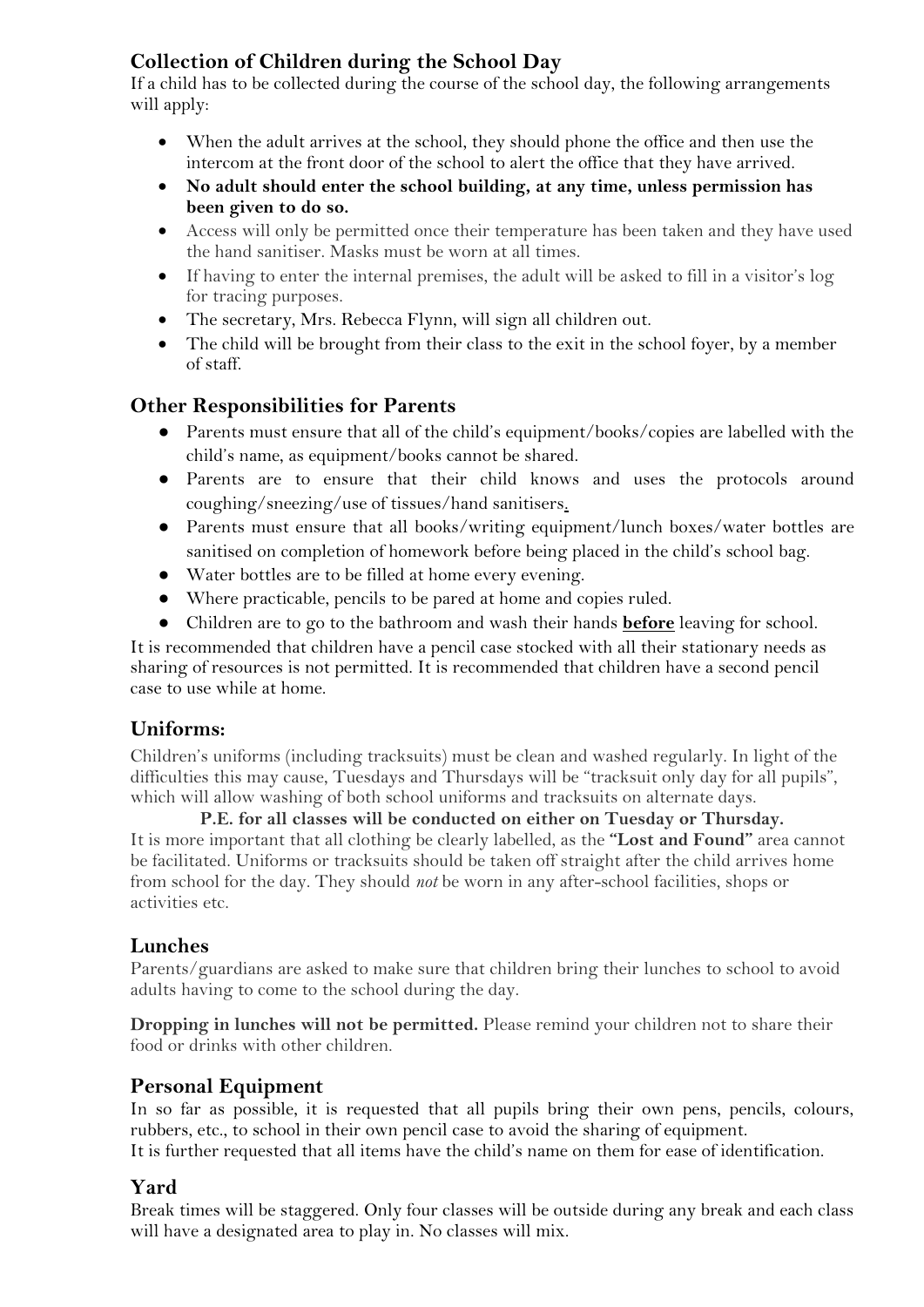## **Shared Equipment**

No sharing of classroom equipment will take place such as tablets, laptops, music or P.E. and the equipment used for structured activities and play in Infant classrooms.

#### **Doors and Windows**

Where practical, all internal doors will be left open to ventilate the building and to minimise hand contact with common surfaces.

To ensure that classrooms are well ventilated, windows will be kept open, as often as possible, and will be opened while children are taking all breaks in the playground.

#### **Office**

- $\triangleright$  We have an online payment system that minimises the amount of cash that needs to be handled.
- $\triangleright$  Parents/Guardians are asked to co-operate in helping to keep school staff safe by arranging for online payments through the Aladdin app.
- $\triangleright$  Children will not be sent to the Secretary's Office or to the Reception area to deliver messages.
- $\triangleright$  As far as possible, staff members will not enter the Office area.

#### **Photocopying**.

Photocopying will be kept to a minimum. Any staff member who uses the photocopier should clean it down after use with the wipes provided. **Children will not be allowed to use the photocopier**.

#### **Special Education Support**

- In keeping with our Special Education policy, support will be provided to ensure our support teachers will work within the confines of a bubble.
- Withdrawal Support: Where children receive support in one of the SET rooms, social distancing of 2 metres will be maintained between each child in the group.
- The tables and chairs in SET rooms will be wiped clean in between different groups attending

#### **P.P.E. Equipment**

While it is not envisaged that PPE will be worn by staff in general, staff who are attending to particular care needs, dealing with suspected COVID-19 cases or who are administering first aid will wear appropriate PPE including gloves, face masks and face shields.

#### **P.E.**

Where possible, P.E. will take place outdoors and the use of equipment will not be permitted. P.E. will only take place on Tuesdays and Thursdays.

#### **Staffroom**

- $\triangleright$  All staff members should maintain a physical distance of 2 metres when they are not engaged in teaching e.g. when they are using the staff room and arriving/leaving work.
- $\triangleright$  Face coverings should be worn at all times entering and leaving the staffroom.
- $\triangleright$  Hands are to be sanitised before using fridge handles, microwaves etc.
- $\triangleright$  Staff members should bring their own cups, bottles, cutlery, etc. to school and avoid sharing utensils in the staffroom, as far as possible.
- $\triangleright$  Staff meetings will be held in the P.E. hall with social distance of 2 metres.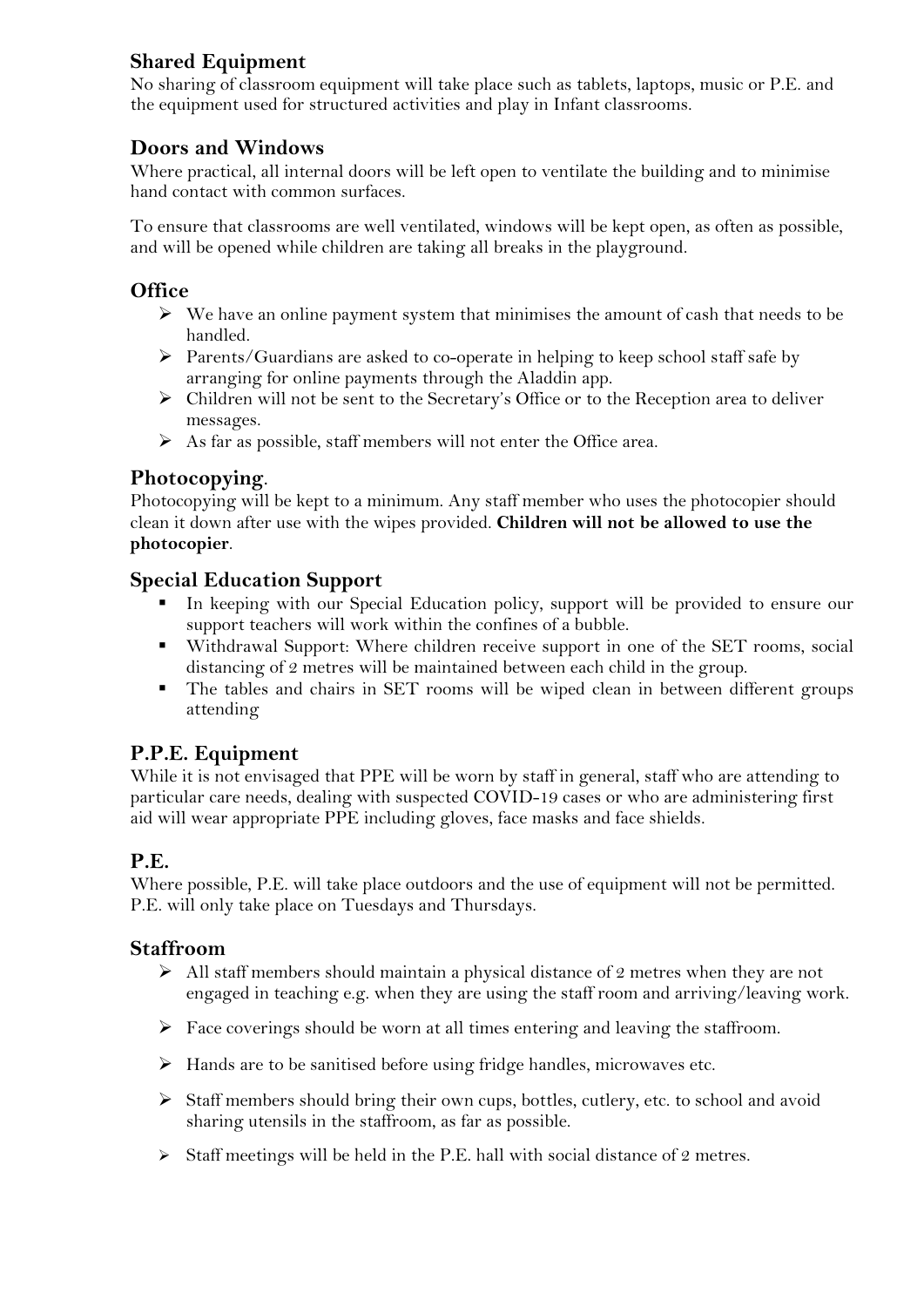## **Staff Duties**

Staff have a statutory obligation to take reasonable care for their own health and safety and that of their colleagues and other parties. In order to facilitate a safe return to work, these duties include, but are not limited to, the following:

- Adhere to the School Covid-19 "*Return to School Plan* 2"and the control measures outlined. The cooperation and assistance of all staff is essential to reduce the risk of spread of Covid-19 and to protect health and safety as far as possible within the school. All staff have a key role to play.
- $\triangleright$  Coordinate and work with their colleagues to ensure that physical distancing is maintained.
- $\triangleright$  Make themselves aware of the symptoms of Covid-19 and monitor their own wellbeing.
- $\triangleright$  Self-isolate at home and contact their GP promptly for further advice if they display any symptoms of Covid-19.
- $\triangleright$  Not return or attend school if they have symptoms of Covid-19 under any circumstances.
- $\triangleright$  If they develop any symptoms of Covid-19 whilst within the school facility, they should adhere to the procedure outlined above.
- $\triangleright$  Complete the RTW form before they return to work.
- $\triangleright$  Inform the Principal if there are any other circumstances relating to Covid-19, not included in the form, which may need to be disclosed to facilitate their safe return to the workplace.
- $\triangleright$  Must be aware of, and adhere to, good hygiene and respiratory etiquette practices.
- Keep informed of the updated advice of the publ**ic** health authorities and comply with same.

#### **Covid related absence management**

The management of a Covid-19 related absence will be managed in line with agreed procedures with D.E.S.

#### **Employee Assistance and Wellbeing Programme**

The Board of Management aims to protect and support the health and wellbeing of all staff (physical, mental, spiritual etc.) both at work, whether in the school facility or at home and outside of work. The Board of Management is mindful that the support and promotion of staff health and wellbeing is particularly important in the current context where the Covid-19 pandemic has caused considerable challenges for, and disruption to, people's personal, family and social lives as well as their work arrangements.

The Board of Management aims to foster a culture and work environment that support healthy behaviours and staff wellbeing and shall continue to make health and wellbeing tools and guidance available to staff as well as organising suitable support programmes, initiatives and events.

These are challenging times for everyone. Should a staff member experience any stress or anxiety in respect of work or work arrangements, he/she should feel free to speak to the Principal.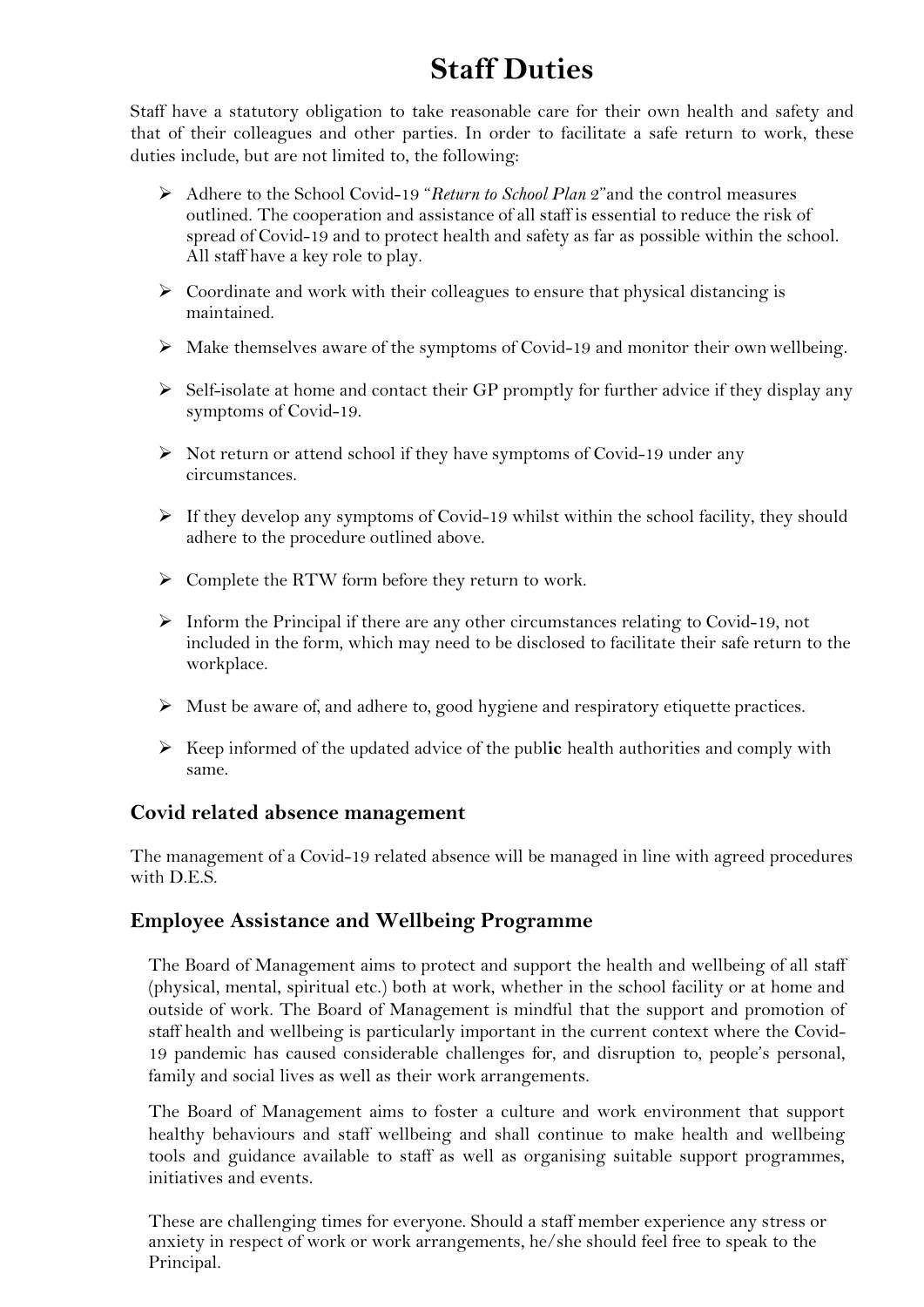# **Useful Information**

# **Transmission**

Like other respiratory viruses, the transmission of SARS-CoV-2 occurs mainly through respiratory droplets generated from the mouth and nose of an infected person during activities such as coughing, sneezing, talking or laughing. The droplets may carry virus directly to the mouth, nose and eyes of person standing nearby or may land on a nearby surface. Under certain circumstances, airborne transmission may occur (such as when aerosol generating procedures are conducted in health care settings or potentially, in indoor crowded poorly ventilated settings elsewhere).

In general, higher levels of virus are present around the time of first onset of symptoms. Some people who never notice any symptoms may be infectious to others (asymptomatic transmission). Recognising infection is likely to be more difficult in people who are not able to describe their symptoms or communicate easily that they feel unwell however parents, SNAs, teachers and others who am very familiar with the baseline function of a child or young person may notice changes that suggest infection and may warrant medical assessment.

Virus can remain on the surface for some time and be transferred to the mouth, nose and eyes of another person on their hands after they touch the contaminated surface. The virus does not penetrate through the skin.

## **Survival in the environment**

Virus on surfaces is easily removed or with common household cleaning products (detergent) and in those circumstances where disinfection is needed common bleach and a number of other disinfectants are effective

# **Duration of Infectivity**

People may be infectious for up to two days before they develop symptoms (pre-symptomatic transmission). In Ireland, people with COVID-19 are generally considered infectious for up to 10 days after the date of onset of symptoms or for 10 days after the date of their first positive test if the date of onset of symptoms is not clear. A longer period may apply to people who were hospitalised with COVID-19. After 10 days, the person is no longer considered infectious if they have been free of fever for 5 days. Doing another test at the end of the ten days is usually not useful and should only be done if specifically requested by a doctor.

# **Practical Measures for Harm Reduction Related to COVID-19 when addressing Additional Care Needs in the educational Setting**

The following practical measures for preventing harm related to COVID-19 when addressing additional care needs in the education setting are organised under 3 main headings, reducing the risk of introduction of COVID-19, reducing the risk of spread of COVID-19 and reducing the impact of COVID-19 infection if it occurs.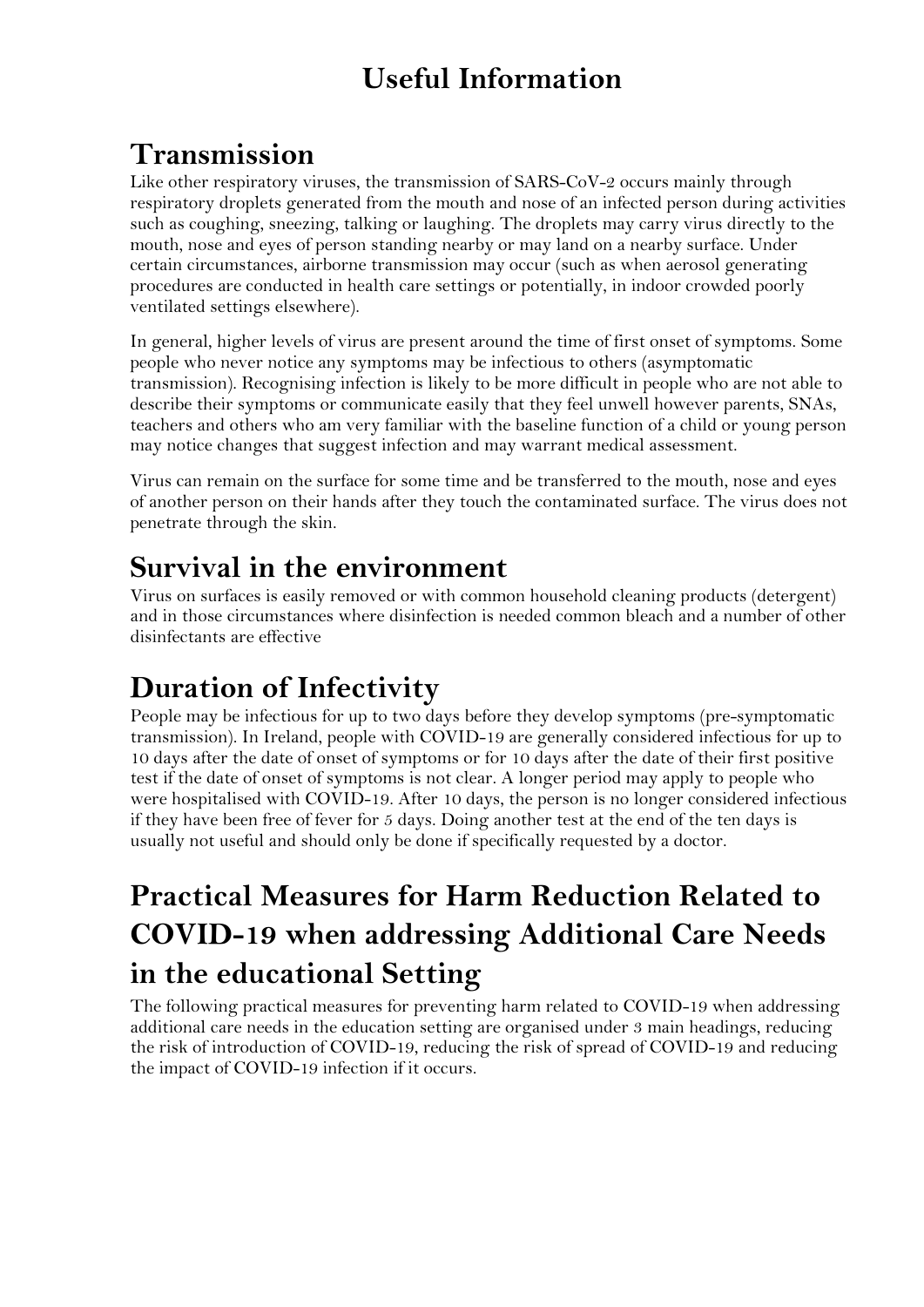# **Reducing the risk of introduction of COVID-19 into the Educational Setting**

The virus that causes COVID-19 cannot spread in any setting unless it is introduced. Although there is significant anxiety about introduction of virus on objects in practice the virus is essentially always introduced by a person who is infectious and is shedding the virus. Although some people with no signs or symptoms can be infectious, people are generally most infectious for others when they have symptoms and signs of infection.

*1.* School staff should be familiar with the main symptoms and signs of COVID-19 (see above) so that they may be able to recognise if a pupil develops obvious signs of infection.

*2.* Pupils (as appropriate to their ability) their parents, guardians and families should be informed of the main symptoms and signs of COVID-19 (see above) so that they may be able to recognise if a pupil develops obvious signs of infection.

*3.* School staff as well as pupils (as appropriate to their ability), their parents, guardians and families should be aware that the must not attend school or training if they have symptoms or signs that may suggest COVID-19 until they have taken appropriate medical advice and testing if appropriate. They should be aware that they should not attend school or training if they have been told they are close contacts of a person with COVID-19. These messages should be reinforced regularly.

*4.* School staff as well as pupils (as appropriate to their ability), their parents, guardians and families should be aware of the general advice they should follow outside of the educational setting to lower the risk that they become infected with COVID-19.

*5.* Limiting the number of people entering the educational/training setting to those essential to provide the service reduces risk of introduction of the virus.

Staff should be alert for any signs of illness that suggest that they, a pupil or a colleague may have COVID-19 on arrival for school and throughout the day.

# **Reducing the risk of spread of COVID-19 in the Educational Setting**

If the virus is introduced into an educational setting, the highest risk of spread is related to close contact with an infectious person or their immediate surroundings. Therefore the most important measures to reduce the risk of spread are doing all that is practical to limit the degree to which different groups of people within the education/training setting mix and interact with other groups. This is especially the case indoors.

It is recognised that there are practical considerations that must be taken into account when it is necessary for an SNA to support multiple students across different settings in the course of a working day. It is also the case that some children will need to move from their special class into a mainstream class during the day to ensure that their integration needs for educational purposes are addressed. As below, where movement is necessary the risk can be reduced by hygiene measures.

The risk of spread can also be reduced to some degree by the highest practical standard of personal and environmental hygiene. In the context of COVID-19, the risk is associated with droplets and fluids from the respiratory tract. There is very little risk of spread of COVID-19 from other body fluids (such as urine and faeces) although they may carry other infectious microorganisms.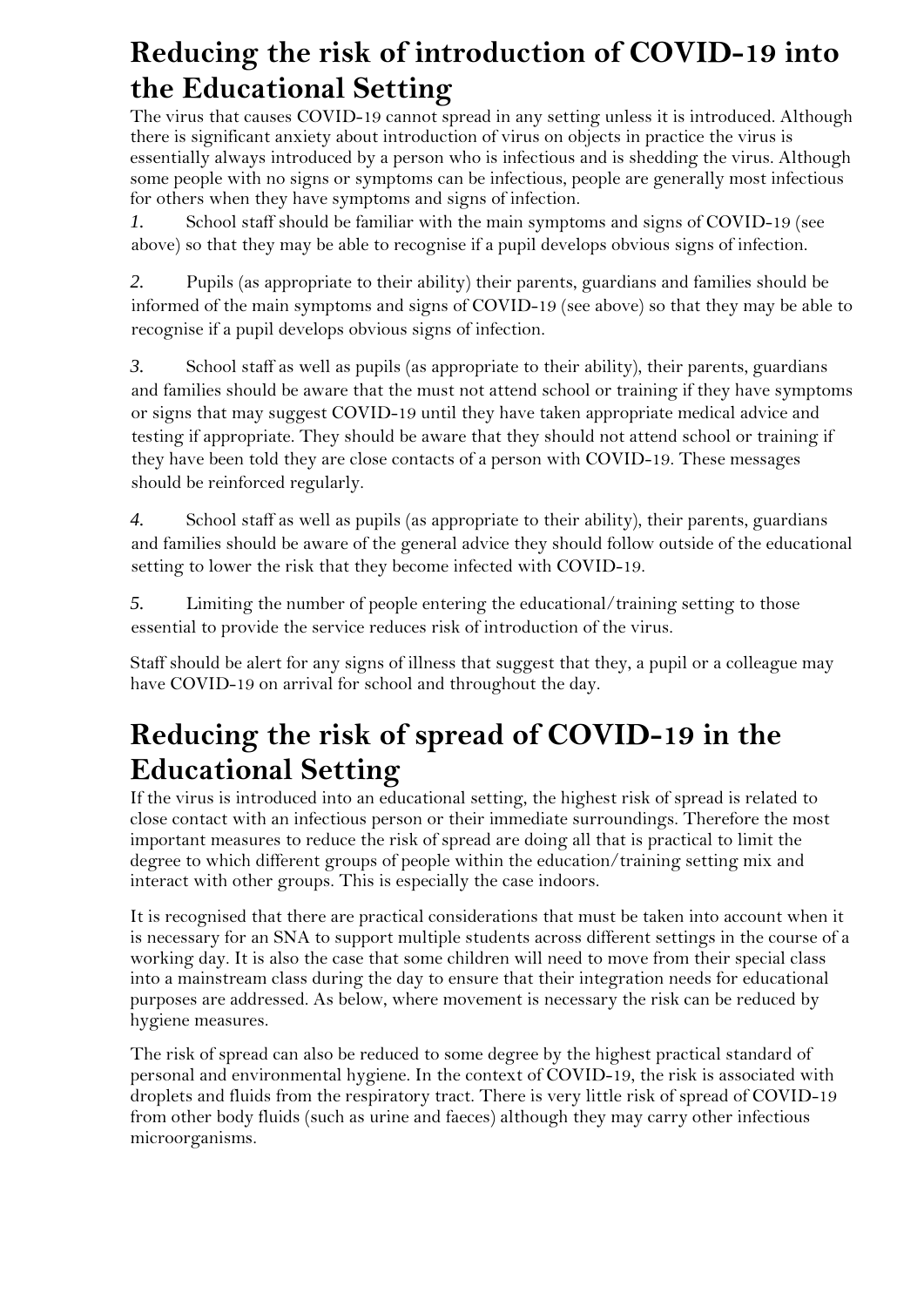# **Reducing Mixing Between Groups**

*1.* To the greatest degree that is practical in the context of the educational and care needs of the pupils groups/classes should avoid mixing with other groups particularly indoors.

*2.* SNA should support the smallest number of pupils that is practical (a pod of pupils) and should move between pods as little as is practical to do so recognising that flexibility is sometime essential to manage absence due to leave or illness.

*3.* If movement between pods/classes is necessary SNAs should move between the least possible number of pods/classes on any given day.

*4.* If members of discrete pods/classes assemble in one area for meals or other activities maintain as much distance as is practical between the pods/classes and manage entry and exit to reduce interaction between members of different pods/classes as much as is practical.

# **Promoting Key-Behaviours that Reduces risk of Person to Person Spread**

- *1.* Promote hand hygiene for staff and pupils particularly on boarding a bus if there is shared transport, on arrival at the school/centre each day, prior to departure, before meals and after any contact with the pupil that is likely to have resulted in contact with oral or nasal fluid.
- *2.* There should be ready access to hand sanitiser in all educational settings with due regard in relation to placement to avoid the risk of ingestion by pupils. Please note also that alcohol based hand rub is flammable and needs to be kept away from naked flame.
- *3.* Providing SNAs with personal pocket size dispensers of alcohol hand gel may be useful, particularly if wall mounted dispensers are not a safe option in a particular context and also for use during outdoor activities.
- *4.* Promote respiratory hygiene and cough etiquette to the greatest extent possible.
- *5.* Support in performing hand hygiene should be provided to pupils who need assistance.
- *6.* Limit sharing of items between members of the pod in so far as is practical especially with respect to items that pupils may put in their mouth.

# **Personal Protective Equipment (PPE)**

- *1.* Personal protective equipment in the setting of COVID refers to items that are used to reduce the risk of infection in particular settings.
- *2.* PPE can be of value as an addition to all the other measures outlined here to reduce the risk of infection for SNAs.
- *3.* As with all children, pupils with additional care needs should not be required to wear a face covering if they are under 13 years of age. Those who choose to wear a face covering may do so.
- *4.* Pupils with additional care needs who are 13 years or older should not be required to wear a face covering if the face covering causes distress or is a barrier to their education and care needs.
- *5.* In this context and in association with other measures specified the use of a face covering should be routine for SNAs in accordance with Government guidance.